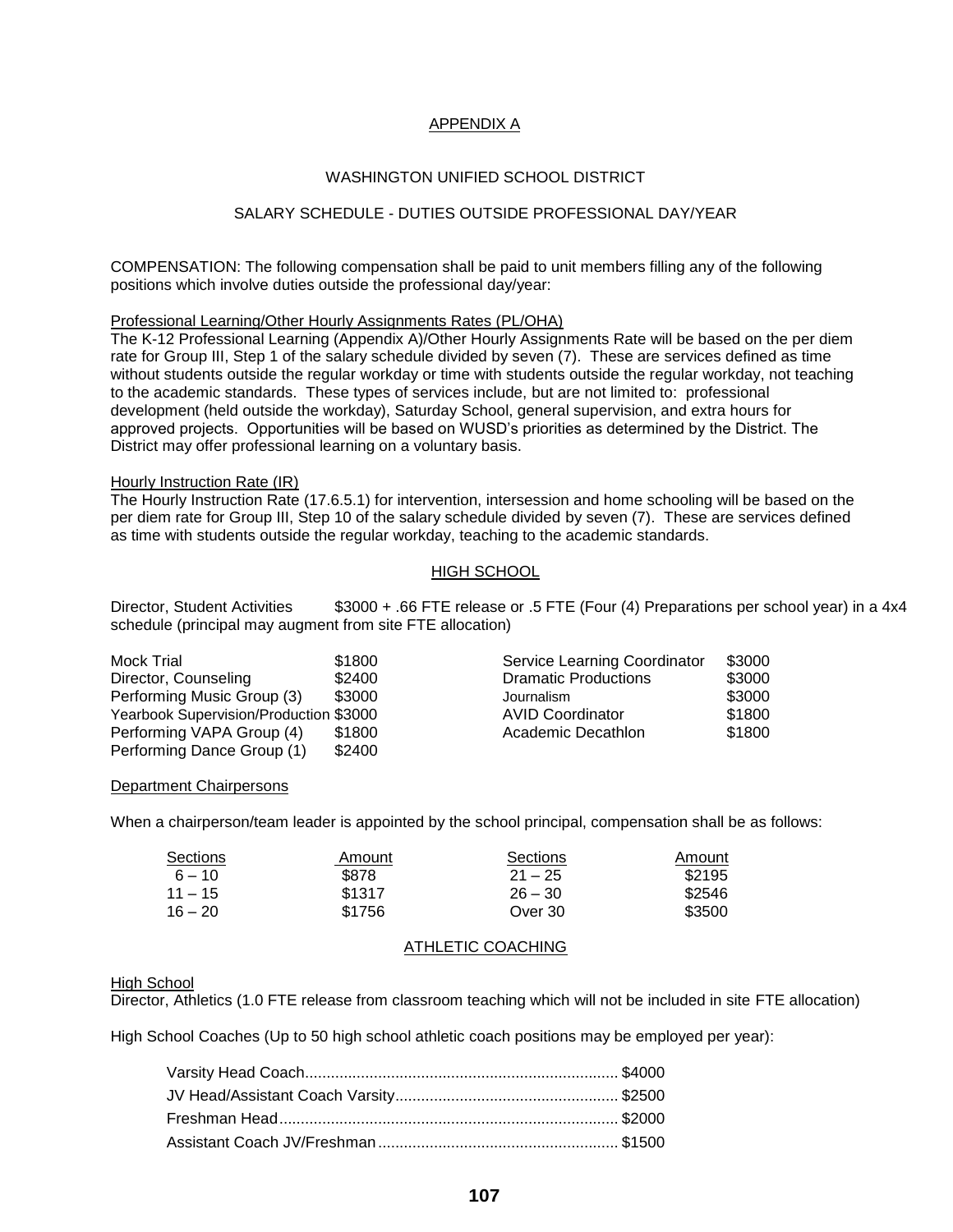Longevity Bonus: Available to Varsity Head and JV Head Coaches only. Number of years as a Varsity Head, JV Head, and/or 6-8 Intramural Coordinator in the WUSD Athletic Program will be counted towards longevity stipend.

Assignments to be allocated at site by principal and athletic director subject to Title IX criteria and CIF Affiliation.

# K-8

6-8 Intramural Coordinator (District-wide) \$3000 + .16 FTE release = 1 period per day

Six (6) coaching positions per site: \$1000 each (Sport to be determined by coaching staff and league)

## **OTHER ACTIVITIES**

Summer School Hourly Rate: Group III, Step 10 of the salary schedule divided by seven (7) Class Size Overage

| Student Study Team Chairperson(s): PL/OHA rate for two (2) hours per scheduled meeting.                  |                                                                                                                                             |
|----------------------------------------------------------------------------------------------------------|---------------------------------------------------------------------------------------------------------------------------------------------|
| <b>Consulting Teachers:</b><br>Consulting Teacher  Mandatory PAR \$3000 for 1 Participating Teacher (PT) |                                                                                                                                             |
| Consulting Teacher  Voluntary PAR \$3000 for 1 PT                                                        |                                                                                                                                             |
| <b>Support Providers:</b>                                                                                | Induction (BTSA) Support Provider (SP)\$3,000 for 1 PT + \$1000 for each addition PT<br>(up to three (3) PTs may be assigned to one (1) SP) |
| SP's working with PT's that clear credential will be paid an additional \$100 per credential cleared.    |                                                                                                                                             |

Participating Teacher (Annual Stipend for supplies).........\$500

Mentor Teachers: Intern Teacher Mentor.......................................................\$1000 per intern

New-to-District Teacher Mentor (non-Induction)...............\$500 per new teacher

# K-8/ELEMENTARY SCHOOL